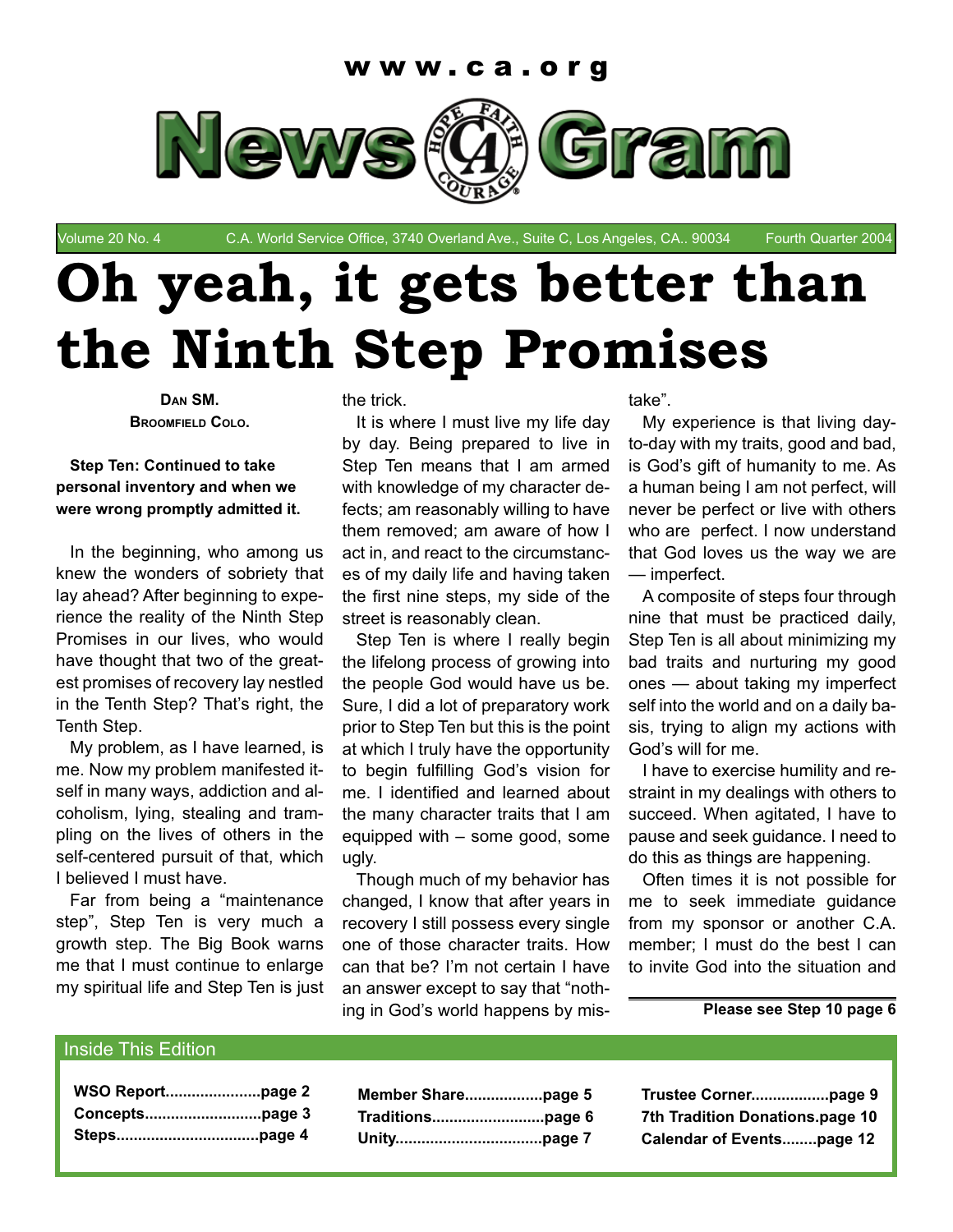### **CAWS Board Of Trustees**

Jackie S., Atlantic North Region London, England Teri K., Atlantic South Region Marietta, Ga. Tony D., Midwest Region Milwaukee, Wisc. Jay F., Southwest Region Denver, Colo. Cynthia C., Pacific North Region Redmond, Wash. Carl W., Pacific South Region Pomona, Calif. Bobbie H., Trustee at Large Cypress, Texas Earl H., WSO Trustee Sunland, Calif. John B., WS Trustee Los Angeles, Calif.

#### **CAWSO Board of Directors**

Bob C., Chairperson Los Angeles, Calif. Mike G., Vice-Chair San Diego, Calif. Brian W., Treasurer Burbank, Calif. Jon F., Director Chatsworth, Calif. Patty F., Paid Director Los Angeles, Calif. Earl H., Director/WSO Trustee Sunland, Calif. John B., Director/WS Trustee Los Angeles, Calif. Judy W., WSOB Secretary Encino, Calif.

### **CAWSO Personnel**

Patty Flanagan, Office Manager Leandra Caszatt, Customer Service Karen Layns, Office Assistant Mary Anne Bonthron, Office Assistant Daniel Jimenez, Shipping

### **NewsGram Editor**

Milo Bloom

The NewsGram is a quarterly publication published by the World Service Office of Cocaine Anonymous. It is intended solely to provide information for the fellowship of Cocaine Anonymous. This publication and all its contents are copyrighted by Cocaine Anonymous. Any unauthorized duplication or publication is prohibited. Send all requests to: NewsGram, C/O C.A.WSO, 3740 Overland Ave., Suite C, Los Angeles, C.A. 90034. E-Mail to:



newsgram@ca.org or by Fax to: (310) 559-2554, Attention: NewsGram. You can call us by phone at (310) 559-5833.

### Notes from the WSO

Greetings from the World Service Office.

Well, now that both the convention and the conference are over for this year, you would think that these last few months would be a bit boring. Anything but.

First of all, I am pleased to announce that with the addition of Kathy Jo R. as Director No. 2, we again have a full WSO Board in place. If you went to the 2004 CAWS Convention at Universal City, you probably already know her. Her talent and enthusiasm on that committee was tremendous. Now we plan to put that talent and energy to work at the WSO. We are very grateful for her coming to us.

While we miss our former WSO Trustee, Elizabeth S. already, I must say that her replacement, Earl H. (the former Vice Chair of the WSOB) has really hit the ground running. It seems that in spite of running his own business full time, every time I turn around I hear about or see Earl being of service to either the WSO or the WSOBT.

The office itself has added additional staff with the addition of Mary Anne, who is directly assisting our Office Manager, Patty F. Welcome Mary Anne.

As the business of CA worldwide continues to grow, we continue to examine and evaluate how best we can serve all of the fellowships of CA, including those fellowships who speak languages other than English. Currently we have a WSO subcommittee, headed by Jon F., working on both improving current translations of our literature as well as what it will take to publish our literature in additional languages. This subcommittee is coordinating its efforts with a subcommittee of the Unity Committee of the World Service Conference.

In closing, I want to thank all of the fellowships for their continued financial support of the WSO. If you are not sure where your area or district stands in this regard, perhaps you might take a moment and look at the back cover of the Newsgram to see how your area or district is doing in donations to World Services. Individual contributions also are improving now that the contribution program is off the ground. Thank you for all of your support.

Bob C.

The NewsGram is always looking for submissions. If you have ideas, cartoons, poems, stories or any other recovery related material send it and the release form below to: NewsGram Editor, C/O CAWSO, 3740 Overland Ave., Suite. C, Los Angeles C.A. 90034. We cannot publish your submission without a release form.

Name: The Contract of the Contract of the Phone: Address:

City:\_\_\_\_\_\_\_\_\_\_\_\_\_\_\_\_\_ State:\_\_\_\_\_\_\_\_\_ Zip:\_\_\_\_\_\_\_\_\_\_

 I hereby give CAWSO and the NewsGram express permission to reprint my original work entitled:  $\overline{\phantom{a}}$  ,  $\overline{\phantom{a}}$  ,  $\overline{\phantom{a}}$  ,  $\overline{\phantom{a}}$  ,  $\overline{\phantom{a}}$  ,  $\overline{\phantom{a}}$  ,  $\overline{\phantom{a}}$  ,  $\overline{\phantom{a}}$  ,  $\overline{\phantom{a}}$  ,  $\overline{\phantom{a}}$  ,  $\overline{\phantom{a}}$  ,  $\overline{\phantom{a}}$  ,  $\overline{\phantom{a}}$  ,  $\overline{\phantom{a}}$  ,  $\overline{\phantom{a}}$  ,  $\overline{\phantom{a}}$ 

Signature:

 Submissions may be edited for publication. Submissions cannot be returned.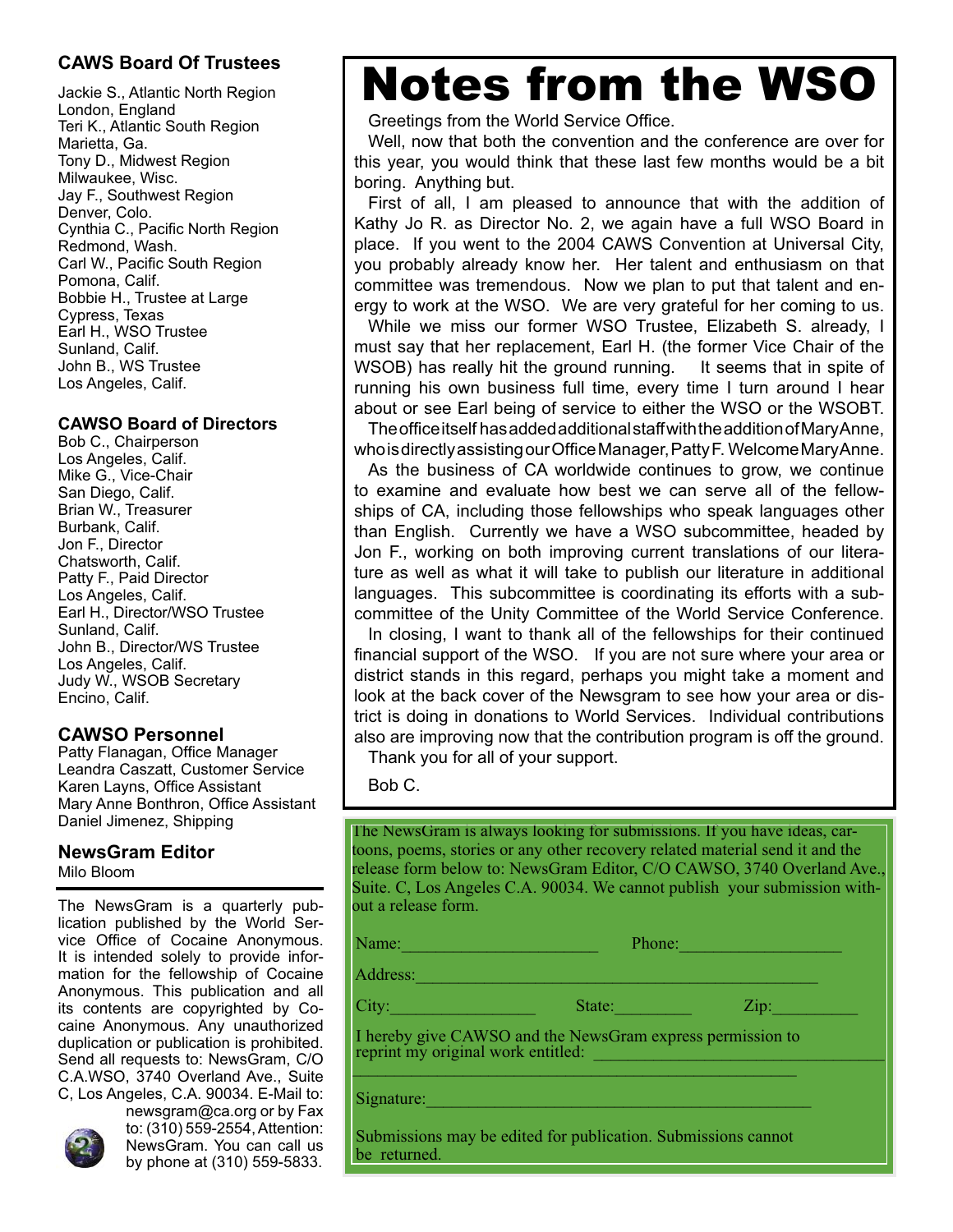### **Service: Responsibility and Authority**

**BY HEIDI J. NOVATO, CALIF.**

**CONCEPT 10: Every service responsibility should be matched by an equal service authority - the scope of such authority to be always well defined whether by tradition, by resolution, by**  specific job description or by ap**propriate charters and bylaws.**

In my opinion, this is one of the most powerful Concepts. It speaks to the power of the conference and the ultimate authority of the group conscience that sits at the conference. It speaks to the necessity to allow our WSBT to manage the affairs of C.A., defend the principles and name of C.A., and keep in touch will all levels of C.A. to verify that they are all working on the business of C.A.. It gives the World Service Office the ability to work on a day to day basis on the needs of the fellowship as a whole. It is the Concept that insists that the WSBT use their legal right to actively administer the affairs of C.A. as a whole.

### Where to write

**CAWS** Board of Trustees P.O. Box 492013 Los Angeles, CA 90049-8013

**CAWSO** Board of Directors 3740 Overland Ave., Suite C Los Angeles CA. 90034-6337 It allows the WSBT to place trusted servants into positions as needed.

All of this said, it is extremely important that the Fellowship of C.A. be extremely mindful and conscious of putting the best possible candidates into the positions of WSBT, Conference Officers and Delegates. We are only as strong as our trusted servants we choose for these positions. I challenge the members of C.A. in Area Service Positions to find the best possible candidates for their delegates. The delegates are the people who could potentially be brought up in the service levels to the level of Trustee. When you choose a candidate for delegate ask yourselves, "Are they reliable", Are they the best representative that we have for our Area?", "Is this person able to keep the welfare of C.A. as a whole as their primary purpose during their term as a delegate?" "Is this person going to be able to carry the message of the Conference back to the Area as well as bring the Area's needs to the Conference?" "Is this person honest, dependable, and without a personal agenda?" "Is this individual going to return from the conference, and support ALL decisions made at the conference? AS IS THEIR RESPONSIBILITY, even if they may have disagreed with the decision at the time of the vote."

There has been a great deal of comment recently as to what the WSBT can and should do. In addition, to being "Guardians of the Traditions," the WSBT must also look out for the financial welfare of our fellowship. The WSBT must take into consideration all possible threats to C.A. in legal areas as well as the welfare of the fellowship. We have entrusted the WSBT to make difficult decisions, although not necessarily popular decisions, because they are our trusted servants.

On the same note, the WSBT has put into place the WSOB to handle the day to day business of C.A. as a whole. The WSOB answers to the WSBT, the World Service Conference and to the fellowship. It is important that we as a fellowship support the decisions of the WSOB and defend them and financially support them. The WSBT places the WSOB into position, then they stand back and allow the office to do its work. The WSBT is responsible to the fellowship of C.A. to verify and oversee that the WSOB is performing its responsibilities to the best of its abilities. Again, the WSBT is charged with finding the best possible candidates to serve on this board and work for our fellowship.

 We as a fellowship, have chosen our WSBT, our delegates, our conference officers, and our conference chair people. We trust that they are doing their best for us and we trust that they are making sound decisions based on the information that they have. We are the members of C.A. that put our Trusted Servants into the positions that they hold now and we need to trust that they will look out for the best interest of C.A.



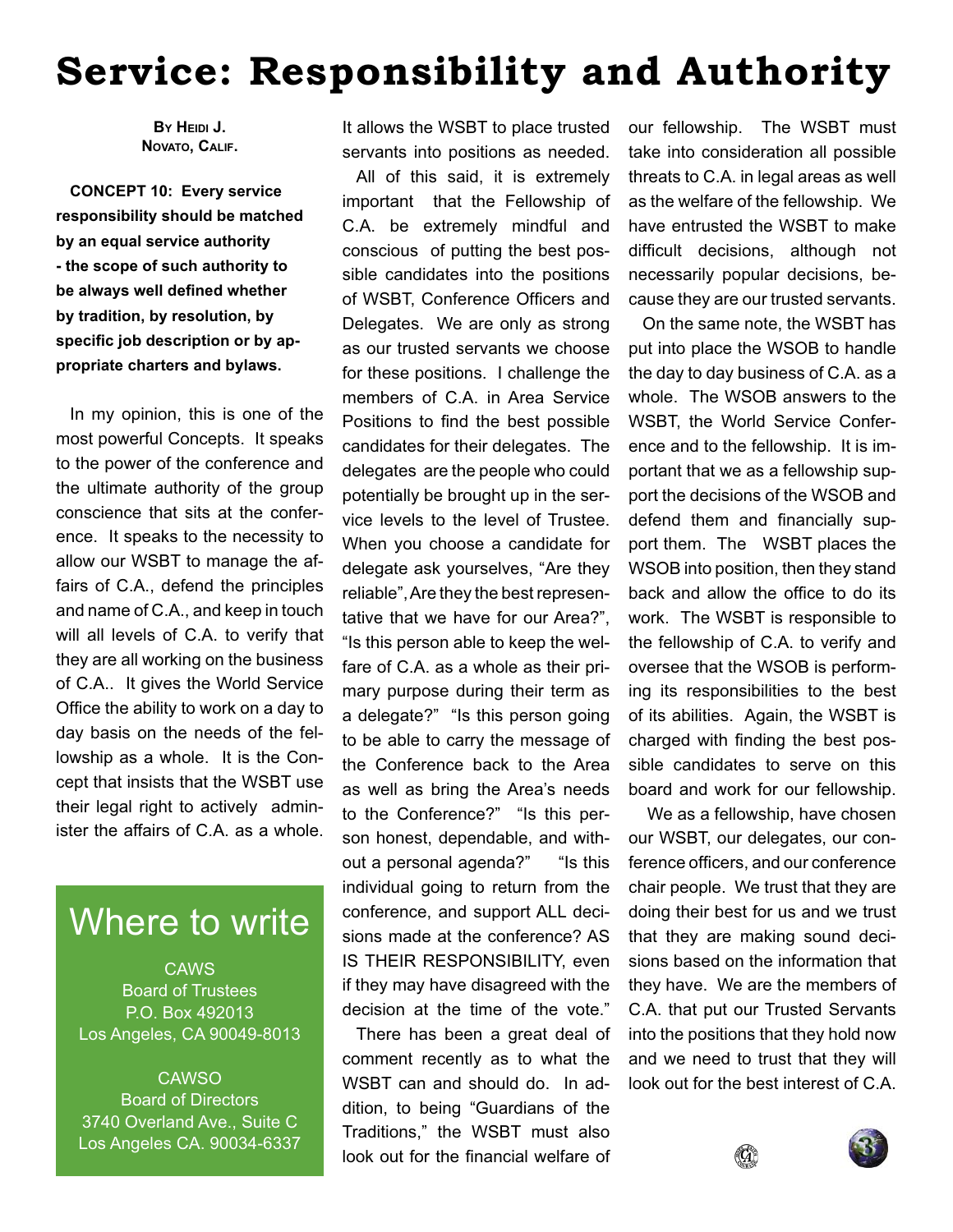### **Having had a Spiritual Awakening**

#### **ANONYMOUS**

**Step 12 "Having had a spiritual awakening as the result of these steps, we tried to carry this message to addicts, and to practice these principles in all our affairs."**

The Big Book states that we should try to fit ourselves to be of maximum service to God and the people around us. It sounds a bit overwhelming but in reality, it's not.

The steps are in the order they are in for a reason. Before I can commence to grow, I have to realize I have a problem that I alone can not solve, step one. This admission gets me to a place where I can become willing to believe that there might be a Higher Power out there that can solve my problems, steps two-three.

My belief then gives me the strength and courage I need to take a moral inventory of myself and share it with another person, steps four and five.

My inventory shows me that my troubles are almost always of my own making. Even if it was simply putting myself between the dog and the fire hydrant.

I suddenly realize that it is not the world that needs to change, it is me, steps six-seven. Knowing this gives me the ability to begin righting the wrongs I have done to others, steps eight and nine. Having worked steps one through nine gives me the experience I need to work the steps on a daily basis by taking responsibility for my own actions and no longer blaming everyone else for my problems. It helps me turn to my Higher Power each day asking that His

will be done, not mine, steps ten and eleven.

I believe the sunlight of the Spirit is always shining down on me. The problem is, I have spent my whole life building a brick wall around myself. Every time I lie, cheat, steal, or treat someone badly it's another brick in the wall.

The steps are the tools I need to tear down that wall so that the sunlight of the Spirit can come shining through. Once that happens I am then in a place were I can be more useful to God and the people around me, which at long last brings me to Step Twelve.

There are so many different ways to be of service.

The most obvious way is sponsorship, which is the most obvious. After all, what good is a spiritual experience if I am the only one who benefits from it? As they say, you

can't keep it unless you give it away. Sponsorship is simply guiding others thru the steps and being there for the addict or alcoholic who is suffering.

Another way is by going to meetings. I get asked a lot by non-addicts why I still need meetings. I feel it is my responsibility to continue going to meetings. If people stopped going to meetings after a few years sober, who would be there for the newcomer? Not only that, I want to go to meetings. I have gained so many true friendships in Cocaine Anonymous. I wouldn't want to give it up for anything!

Sometimes just by being at a meeting, I can be of service to someone without even realizing it… by sharing a smile, a hug or a kind word. When we share our experience, strength and hope

**Please see Step 12 page 8**

### Subscribe to the NewsGram

Subscriptions are being accepted for the NewsGram. For the low price of \$10 per year, you can receive each copy of the NewsGram before your friends or your group. Simply complete the form below and enclose a \$10 check, money order or credit card number. Send to: NewsGram, C/O CAWSO, 3740 Overland Ave., Suite C, Los Angeles, CA. 90034

| I have Enclosed:<br>□ Check/Money Order - Payable to CAWSO<br>□ Visa/Mastercard/Discover/American Express # |             |                                                                                                                                                                                                                                |                                                                                                                |  |
|-------------------------------------------------------------------------------------------------------------|-------------|--------------------------------------------------------------------------------------------------------------------------------------------------------------------------------------------------------------------------------|----------------------------------------------------------------------------------------------------------------|--|
|                                                                                                             |             |                                                                                                                                                                                                                                |                                                                                                                |  |
|                                                                                                             |             |                                                                                                                                                                                                                                |                                                                                                                |  |
| Address:                                                                                                    |             |                                                                                                                                                                                                                                |                                                                                                                |  |
|                                                                                                             | City: City: | State: and the state of the state of the state of the state of the state of the state of the state of the state of the state of the state of the state of the state of the state of the state of the state of the state of the | Zip/postal code: Note that the state of the state of the state of the state of the state of the state of the s |  |
|                                                                                                             |             |                                                                                                                                                                                                                                |                                                                                                                |  |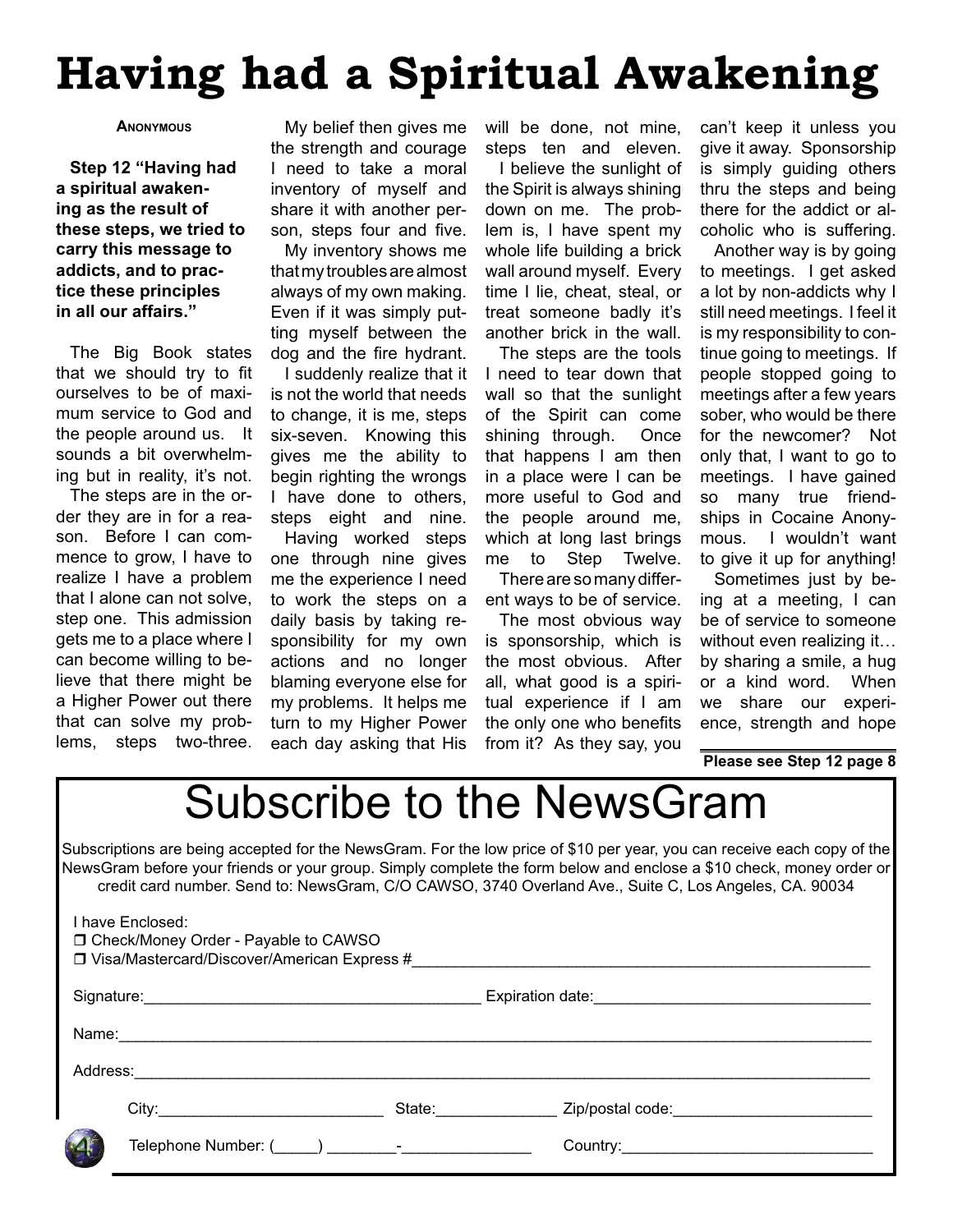# **Tales from a Convention Junkie**

*Editor's Note: This is the*  first part of a multi-part article, *which will present a member's view of the conventions.*

My name is Mike Pine, alcoholic, addict. Our 11th Tradition says we need to maintain our personal anonymity at the level of press: I don't consider our NewsGram an open press, so I am comfortable using my full name with my fellow addicts.

I have been fortunate enough to keep a promise I made to myself almost 20 years ago. When I went to the first World Service Convention in March of 1985, I promised myself that I would go to every such convention. And I have. I have been to every WSO Convention from that one through the last one in Universal City last May. Alan from Santa Fe is my runner-up: he has been to all but one.

 The WSO Conventions are a fund raiser for our office. Our office helps carry the message to the addict who still suffers. There has been such enthusiasm and unity generated during these yearly events that I see that as a function just as important as the money generated.

The very first convention was at Seaside, in Santa Barbara Calif. and I had seven months clean and sober. This first convention had a theme called, SEASIDE, UNITY, AND ACCEPTANCE. The theme evolved over time and took on the theme of the steps later. The dates of the conventions changed too. This was the only one held in March. This was the best convention I had ever been to… and it was the only

convention I had ever been to clean and sober. There were so many people there that I grew to love and still know. I have memories of that weekend that I will always value. There was laughter and fellowship and information about my disease. I went to the business meeting held at the convention and found out like a good addict that I wanted to find out more and more about this organization. I was going to meetings at home every night, but was intrigued with a national participation.

The second convention was in San Diego, Calif. on the Fourth of July weekend in 1986. The theme



of that convention was HOPE, FAITH AND COURAGE. That was not an approved theme yet for the fellowship, but that would happen at the third Conference in Woodland Hills, Calif. in 1987. The Fourth of July was to be the date for the next conventions until it was changed to Memorial Day weekend in 1990 with the Phoenix, Ariz. convention. The second convention was much larger than the first, but there were so many of the same people, all staying clean and sober and starting new meetings in their area. The HOPE, FAITH AND COURAGE seemed to be in everyone's conversation and I could feel those principles really working in our lives. The only thing that happened that I didn't like was the fog came in and we could not see the fireworks.

The third convention, OUT OF THE FOG, was held in my area, in San Francisco, Calif. 1987. I related to that theme too. There was no more fog in my head. I was growing and feeling and being restored to some degree of sanity. It was a great convention with more

> people and events happening than we had seen yet. It was not a lot of fun for me. Everything was well organized and the speakers, entertainment and hotel were over the top. The growth during the previous convention was amazing. There were jobs for so many people from my area and everyone was on the go the whole time. The reason I didn't have much fun, was that I spent almost the entire convention in a small windowless room counting money. I was the treasurer for the convention, with two years and 10 months

sober. After the convention I went with my girlfriend who had eleven months on a train with more than 35K in cash. We did not have the controls and security procedures in place then that we have now. Thanks to my Higher Power and my willingness to service, CAWSO received every last penny of the money from the duffel bag. My girlfriend told me the band was

a well known band, and peo-



**Please see Convention page 6**

**MIKE P. SAN JOSE, CALIF.**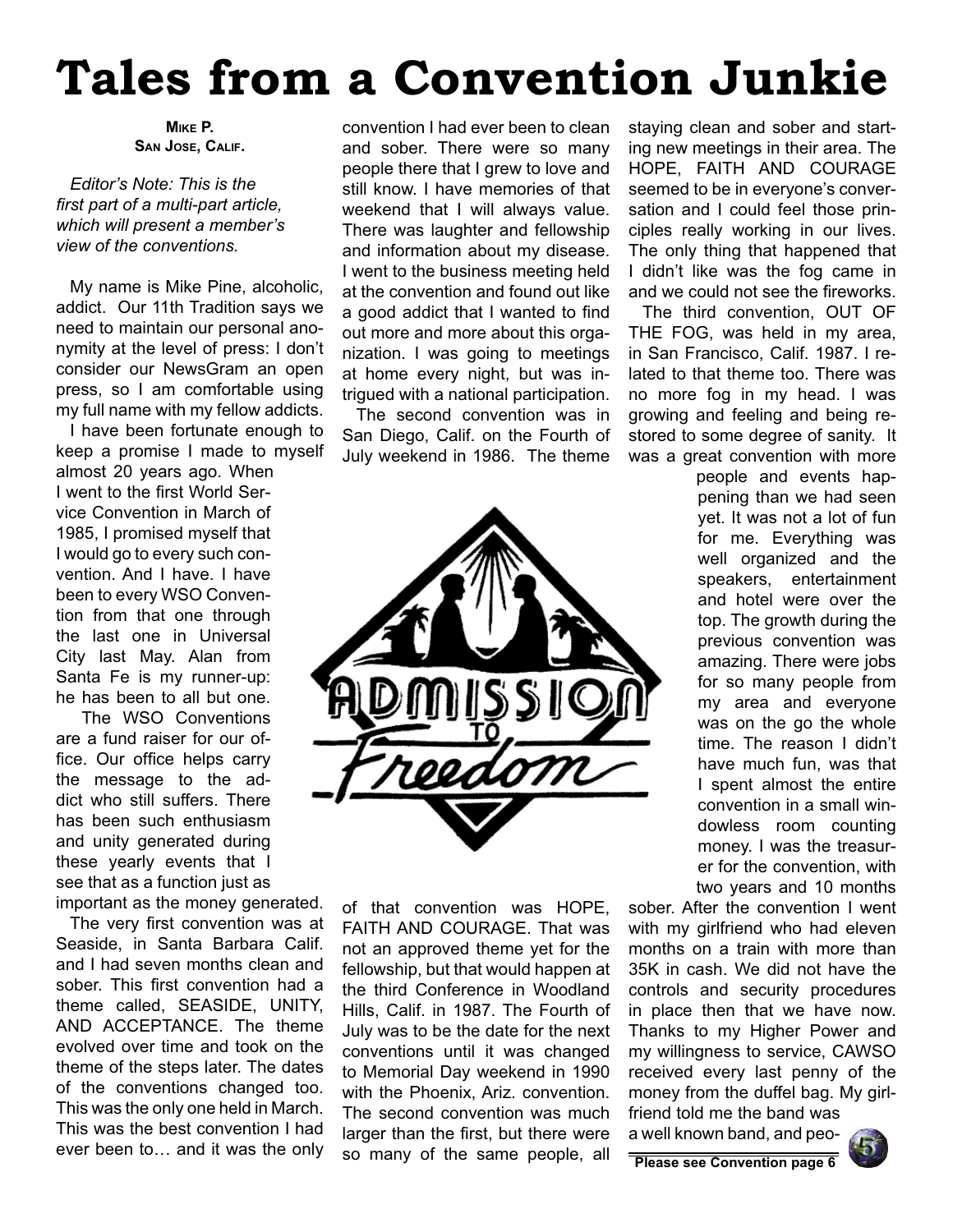### **Convention**

#### Continued from page 5

ple danced sober and had a great time. I better add that, that girlfriend has been my wife for 11 years and she is still clean and sober too.

 By the time the fourth convention came around the theme of relating to the Steps was in place. UNDER NEW MANAGEMENT was the theme of the Chicago, Ill. convention. The Chicago fellowship threw a great party and even more people were there than had been in attendance the previous year. The hotel was beautiful and the meetings were huge. I remember thinking Cocaine Addicts know how to party in style.

 A year later the convention was in New York… theme the STEPS TO LIBERTY… which meant the freedom to be searching and fearless. There was something very special about the mood of the attendees at the convention. Whenever someone identified themselves the New York group would yell out "we love you," One of the events was a cruise around Manhattan. The whole boat was full of addicts, and when we came around and saw the Statue of Liberty for the first time, we all rushed to that side of the

boat, but enough rushed back and we sailed on. The convention was at the Grand Hyatt, very close to Grand Central Station. There were a lot of contrasts in that neighborhood about people in the disease and people in recovery. I was and still am grateful for sobriety above all else.

 The convention came back to the West for the sixth convention and the date was changed to Memorial Day weekend for the first time. The host city was Phoenix and they blew out all the stops. The theme was ADMISSION TO FREEDOM. It was held at the historic old Biltmore Hotel, before the renovations. There were hundreds of clean addicts living in the nineties, but feeling like we were visiting another era by being at the hotel. Frank Lloyd Wright designed the hotel and it evokes a lot of nostalgia. I thought of The Promises and knew they were coming true in my life. We took a side trip to Sedona and laughed the whole way there and back. I think this convention was the largest and most profitable to date at that time.



There is really no way to success-

### **Ne'er the Two Shall Mix**

**SAM H. SOUTH CENTRAL TEXAS AREA**

**Tradition Six: A C.A. group ought never endorse, finance or lend the C.A. name to any related facility or outside enterprise, lest problems of money, property and prestige divert us from our primary purpose.**

I would first of all like to thank God and the Fellowship of Cocaine



Anonymous for this opportunity. It's an honor to be asked to share my experience with the Traditions.

fully connect the C.A. name to any endeavor other than our own without offending someone. Given the fact that stepping on the toes of my fellows is not acceptable behavior for me today, this Tradition clearly outlines to me the need that whenever I share my experience, voice my opinion or to venture out in any direction, I must make up my mind either to be a grateful recovered member of our fellowship or speaking for myself. Never for the

**Please see Tradition 6 page 8**

### **Step 10**

Continued from page 1

do as I believe God would have me do.

This is where I grow — performing on-the-spot self-appraisal and trying to act appropriately.

Am I being selfish, self-centered, self-righteous, resentful, or dishonest? What am I afraid of?

Step Ten is less of a reflective activity for me than it is a proactive, in the here-and-now, means for me to practice a code of love and tolerance.

Make no mistake though evening reflection is still an important part of Step Ten for me.

The reason is that I practice all this on-the-spot self-appraisal stuff about as well as you might expect — not very. It is in this reflection that I am also able to see things I have done well.

When I find that I have been out of line, I try to correct those things as quickly as possible.

Any amends must be followed by a sincere effort to change the offending behavior. This effort to change is again more growth for me.

So yes, all my character traits still exist. It is Step Ten that allows me to learn to live in harmony with them and bring them in line with God's will for me.

I began by mentioning that I believe Step Ten is the gateway to two particularly preeminent Program promises. Through applying the spiritual tool that is Step Ten, sanity in my life has returned and the problem of cocaine has been removed.

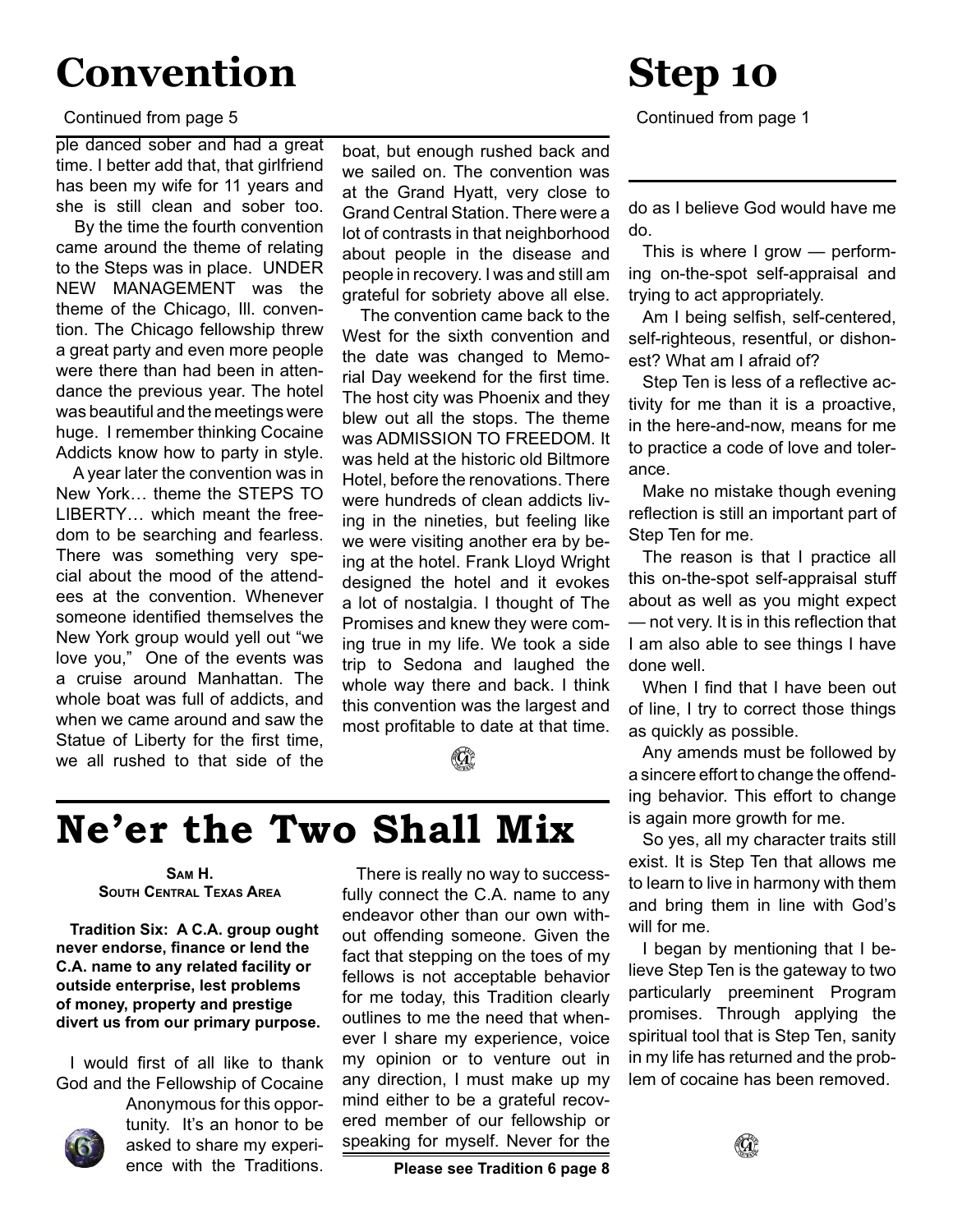# **Spotlight on Unity Personal Recovery Depends Upon C.A. Unity**

### **BY DAVID B.**

#### **MISSION VIEJO, CALIF.**

About a week after last year's World Service Conference, my son and his wife became the proud parents of Jacob. He is our first grandchild and my wife volunteered to help baby-sit as soon as Jacob's mom was ready to go back to work. I was not too thrilled at the prospect of taking on infant care duties now that we are both retired. I had other dreams of how we were meant to spend our lives, finally out of the "Rat Race."

You know, a trip to Europe, golf lessons, a cruise to Alaska... Imagine my dismay when in December, we had Jacob two days a week for eight to ten hours each day. By February, Jacob was six months old and our commitment had grown to three days a week with a weekend or two as well!

My dismay, by now, had turned into a full-blown, smoldering resentment! "Why?," I thought, "should I give up my meetings, my at-home visits with my sponsees, my volunteer work at church to have them substituted with poopie diapers, naps, bottles and baby toys under foot?" Besides, who was now supposed to help me with our two overactive dogs? Why weren't my concerns being taken into consideration?

My precious serenity was quickly becoming a memory. Once again, I found the solution to this dilemma in the Big Book, the Steps, my sponsor and the fellowship. While walking a sponsee through his fifth step, as I read page 62 of the Big Book, the light came on. Maybe my resentment had more to do with me than with them? Further on page 74, the Big Book suggested I go to that "Understanding Person" who is not involved. "Yes!" I thought, "Surely my sponsor would sympathize and console." That phone conversation was, as always, short and to the point. Where was I being selfish, selfcentered, fearful, and inconsiderate? Perhaps some serious and honest prayer might set my mind at ease, he suggested. It always seemed to work for him, he said.

Finally, I took his advice and shared my on going "Jacob Experience" at my meetings. The fellowship provided the final "course-correction" that I needed to move me out of my self pity. Somehow, every single person I talked to said the same things: 1. Make a gratitude list and reconsider my situation. 2. Recognize how my mental attitude was blocking me from the Sunlight of the Spirit. 3. Offer my actions as an instrument, without the bondage of self.

The solution I needed was once again, not what I thought I wanted. Thank you, C.A., for your united response!



| <b>AUTHORIZATION FOR DIRECT PAYMENT (ACH DEBITS)</b>                                                                                                                                                                                                                                                                                                                                                                                                                               |  |
|------------------------------------------------------------------------------------------------------------------------------------------------------------------------------------------------------------------------------------------------------------------------------------------------------------------------------------------------------------------------------------------------------------------------------------------------------------------------------------|--|
| YES, as a member of C.A., I want to participate in the C.A. World Services Contribution Program to help keep C.A. World<br>Services going strong!                                                                                                                                                                                                                                                                                                                                  |  |
| Cocaine Anonymous World Service Office, Inc.<br>3740 Overland Avenue, Suite C<br>Los Angeles, CA 90034<br>1-310-559-5833<br>cawso@ca.org                                                                                                                                                                                                                                                                                                                                           |  |
| In consideration of the 7th Tradition, donations to Cocaine Anonymous World Service Office, Inc. as listed above, I authorize<br>Cocaine Anonymous World Service Office, Inc. (CAWSO, Inc.) to initiate variable entries to my account described below:<br>Type of Account:: $\Box$ Checking $\Box$ Savings $\Box$ Credit Card $\Box$ Debit Card                                                                                                                                   |  |
| Financial Institution's Name:<br>If using a checking account, please include a voided check; if using a savings account, please include a deposit slip.                                                                                                                                                                                                                                                                                                                            |  |
| PAYMENT DETAILS:<br>Amount in U.S. Dollars: Date of first payment: r 1st of month r 15th of month<br>PAYMENT FREQUENCY: □ Monthly □ Weekly □ Annually □ One Time Basis<br>Effective Date: / / / (mm/dd/yy)                                                                                                                                                                                                                                                                         |  |
| This authority is to remain in full force and effect until CAWSO, Inc. has received written notification from me of it's termination<br>in such time and manner as to afford CAWSO, Inc. a reasonable opportunity to act on it.                                                                                                                                                                                                                                                    |  |
| Signature: the contract of the contract of the contract of the contract of the contract of the contract of the contract of the contract of the contract of the contract of the contract of the contract of the contract of the<br>Name:_________                                                                                                                                                                                                                                   |  |
| (Please print)<br>Address: No. 2006. The Contract of the Contract of the Contract of the Contract of the Contract of the Contract of the Contract of the Contract of the Contract of the Contract of the Contract of the Contract of the Contrac<br>Date: the contract of the contract of the contract of the contract of the contract of the contract of the contract of the contract of the contract of the contract of the contract of the contract of the contract of the cont |  |
| PLEASE MAKE A COPY OF THIS FORM FOR YOUR RECORDS.                                                                                                                                                                                                                                                                                                                                                                                                                                  |  |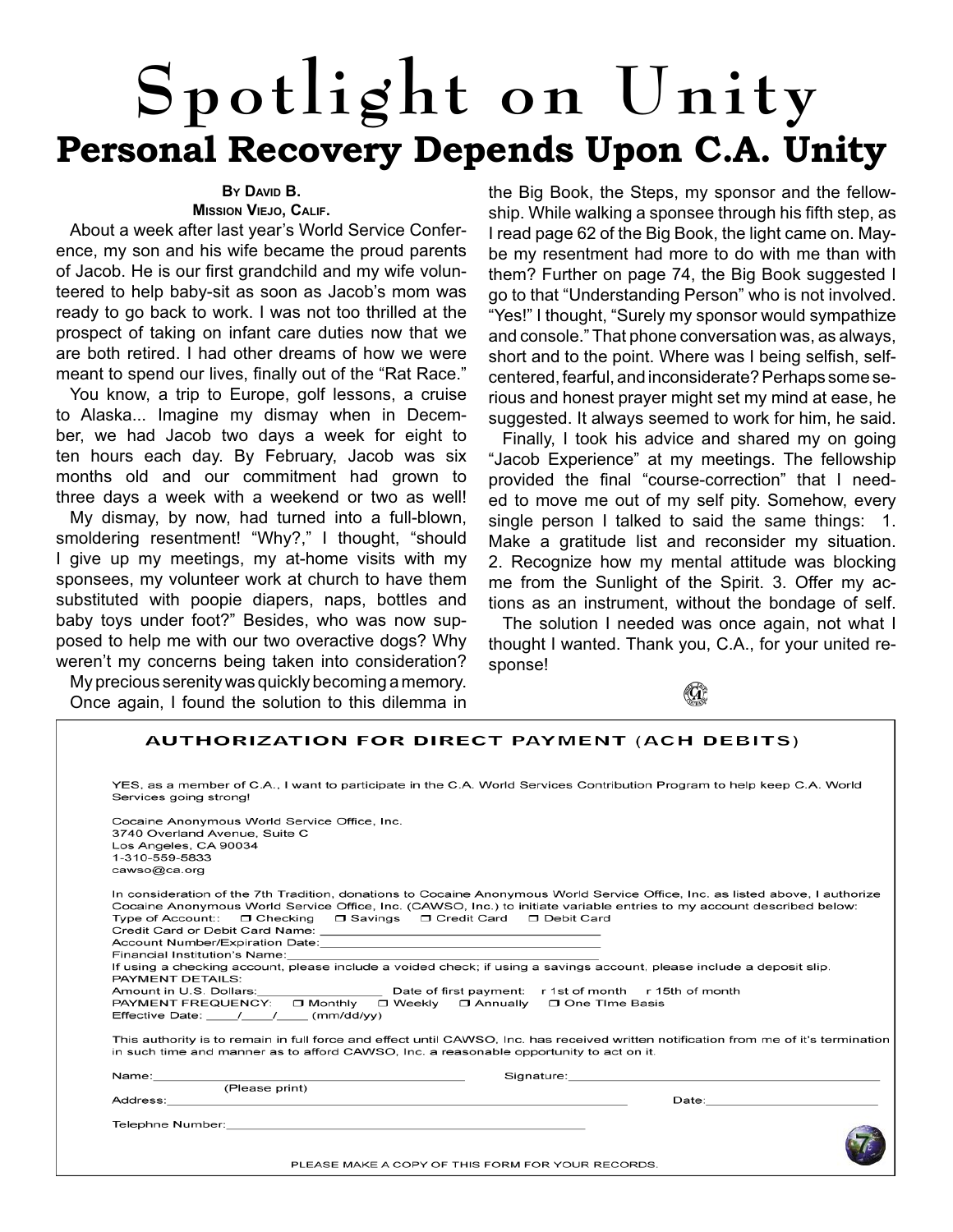### **Tradition 6**

#### Continued from page 6

two to be mixed. For me this really isn't as difficult as one might think. As a child of God, trusting and relying upon Him through prayer and meditation allows for the conscious awareness of the Principles associated with the Traditions and their presence in my life.

When looking at Tradition Six I would like to cite an example out of my experience. My home group was selling T-shirts as a way to raise some money for our group and area. Some of the group wanted to place our shirts for sale in the storefront of the small café where we were holding our meeting. After some discussion, it was agreed that if we did this we would be in violation of Traditions Six and Seven. With the shirts on display in the store we would have just lent the C.A. name to a store that was in business selling religious items, of a couple of different faiths. Now then, the message that is conveyed here could be interpreted a couple of ways:

On one hand, one could think you have to belong to one of the faiths to belong to C.A. Or if someone disagrees with one of the faiths, they may connect C.A. with that sect or denomination and not seek the help we offer as a result. Then, on the other hand, if someone doesn't like the store, store owners or the merchandise sold there, they could connect some of the negative opinions they have to C.A. None of the examples listed are for the betterment of Cocaine Anonymous. We must also be careful not to become affiliated with any other cause. There is always the possibility that the other cause, facility or enterprise may try to influence the message and literature we use to accomplish our primary purpose. Also, any cause, facility or enterprise that fails due to any reason, legal or not, could shed a negative light on C.A., when C.A. as whole had nothing to do with the daily operations. It's been my personal experience that when I'm concentrating on money or other material things or when I'm too busy "resting on my laurels" and worrying about getting credit for them, then I'm not seeking to enlarge my spiritual status and therefore could very easily miss an opportunity to participate in our primary purpose.

As a humble servant leader, respecting the 12 Traditions is as important to me as living the 12 Steps. I mean, the Traditions are in place to ensure that I don't run riot, doing what I want to do, thinking that I know what's best, or not, for C.A. as a whole. I use them as a check point. An opportunity to show some humility, to be able to be okay with the fact that not all of my ideas are the greatest thoughts since sliced bread! I would like to leave you with a question that was posed to me recently, "What Tradition are you living today?" May God bless you and peace be yours as well.

 $(\mathbf{G})$ 

### **Step Twelve**

Continued from page 4

with others, it shows them they are not alone, that others have felt the way they feel and lived through it and that they too can live a life filled with hope, faith and courage.

Yet another way is through committee work. There is a saying in my area that 10% of the people do 90% of the work. I believe this is true.

Committee work is probably the least desirable of all service work, yet it seems to be the one I like the most. The home-group meetings, districts, areas, and World

Service Committees need secretaries, trea-

How do newcomers discover that you can still have fun and be clean and sober? They go to sober dances, picnics and conventions. Who puts these on? They don't happen on their own. Who answers the phone lines? Who orders the chips and literature? Who writes the literature? Who brings meetings into hospitals and institutions?

There are committees responsible for putting on these events made up of volunteers who are giving back to the fellowship that so freely gave to them.

surers and chairpersons. mittee work is that it has given me **Please see Step Twelve page 9** One of the great things about com-

the opportunity to meet people from all over the world. It didn't happen over night of course. It started when I was a newcomer and was elected secretary of my home-group. That experience gave me the courage to join the Entertainment Committee , which puts on dances. I would greet people at the door and as a result I got to know people from all around the valley. Before I knew it I found myself attending the District meeting. I eventually got the opportunity to become a World Service Delegate, where I got to meet people from all around the world.

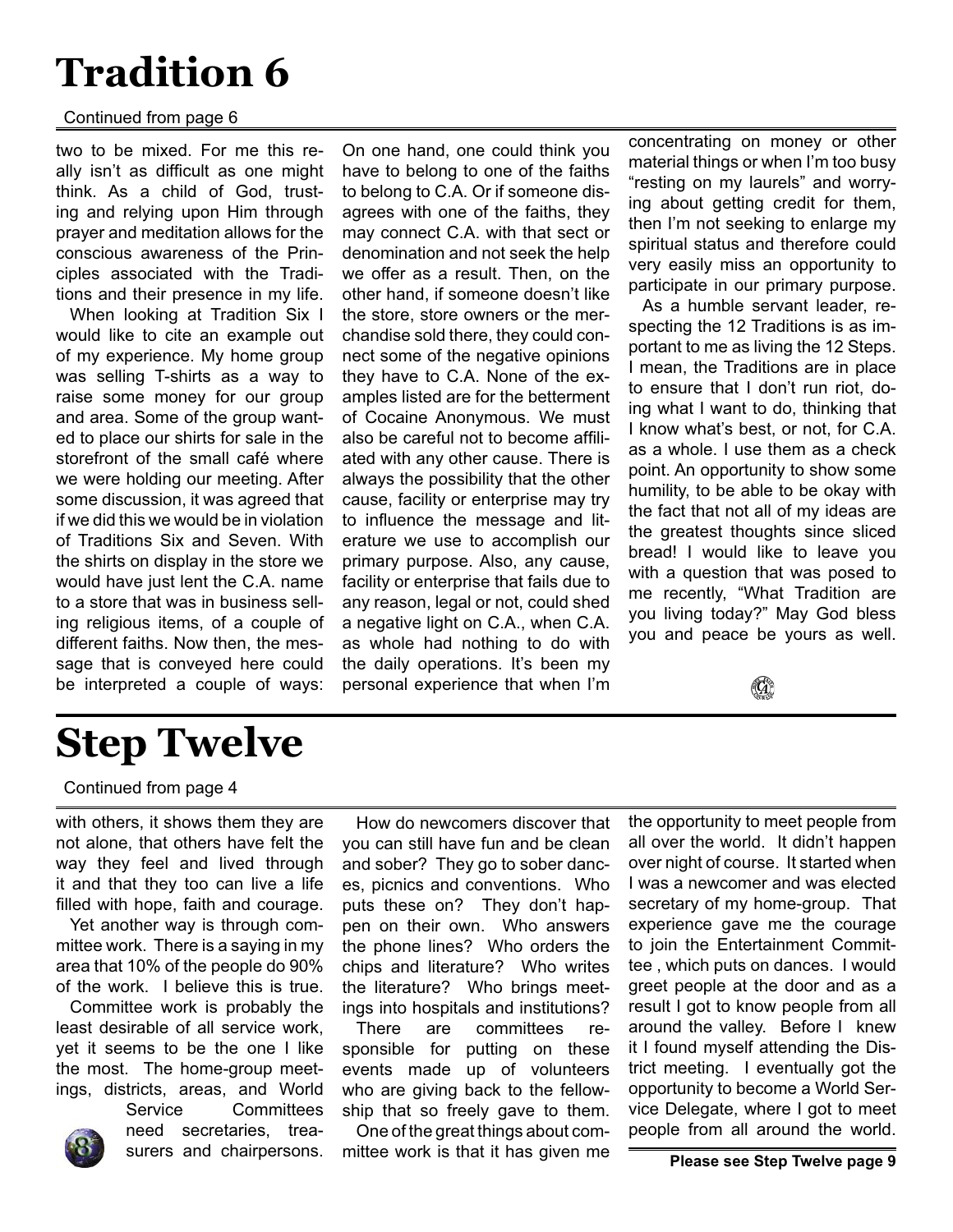### **Step Twelve**

Continued from page 8

I now have friends all around the country, in England and in Canada. How amazing is that? I went from a shy, introverted girl, to an outgoing, well-liked, depending on who you ask, woman.

Sometimes I sit back and marvel "how is this my life?" It seems like I have gotten to live two separate lives in one. The one I live now is infinitely better than the one I lived before.

I am so grateful for every step in the 12-Step Program, because it is a combination of all the steps that has made me a better person. That has made it possible to look in the mirror without shame or guilt.

Don't get me wrong, I still screw things up badly at times, but as long as I continue to learn and grow from these mistakes, I can continue to be happy, joyous and free.

(G)

### THE WSO NEEDS YOU

Always contact the WSO with questions as soon as possible so that we can better serve the fellowship.

> Contact the WSO at (310)559-5833

## TRUSTEE CORNER

#### **TERI K. CHAIR, WORLD SERVICE BOARD OF TRUSTEES**

The C.A. World Service Conference 2004 ended this year approximately 15 minutes early but this by no means indicates that the Conference ran short on topics or business items that could have been debated and discussed! A short summary for those that have not yet received the information brought back by your Area Delegate(s):

- Four new C.A. Areas are approved: Hong Kong, Scotland, Holland and Sweden;
- Newly Selected Trustees: Carl W. Pacific South Region; Bobbie H. - Trustee At Large; Earl H. - World Service Office;
- ◆ The new site selection for CAWS Convention 2006 was approved for Houston, Texas;
- Site selection for CAWS Convention 2008 was approved for Salt Lake City, Utah;
- ◆ Approval of the new H&I video for education and outreach;
- New literature was approved: "Having Fun in Recovery," "Tips" for Staying Clean and Sober," and a "Newcomer Booklet";
- Selection of a new C.A. World Service Conference Chair, Steve E. and Vice Chair Kevin M.;
- The Conference also passed an Advisory Opinion which reads as follows: "The book 'AA Service Manual combined with the 12 Concepts of World Service' is a valuable tool of recovery and service, and as such, it is the opinion of Cocaine Anonymous that meetings and service meetings within the fellowship should be allowed to have this book available to support the members in their recovery."

Specific to the Board of Trustees, I wish to thank the outgoing Trustees, Elizabeth S., Jahi B., and Ken C., for their service to Cocaine Anonymous. Their love and dedication to the Fellowship has been truly demonstrated by their efforts and they will be missed. On the other side, the newly elected Trustees each bring an equal level of dedication and enthusiasm which will allow the current Board of Trustees to move forward with the many new and existing projects and business matters before us. One new project that will be getting focus is assisting the LCF committee in obtaining additional stories for the second volume of "Hope, Faith and Courage." This project along with some of our Long Term Planning will include reaching out to our former Trustees and Conference Trusted Servants for help and guidance.

In closing, the WSBT would like to recognize the outgoing World Service Conference Chair, Scott S., for his many, many years of service to Cocaine Anonymous. Scott has held many service positions in past years including: Chair, World Service Office Board and Chair, C.A. World Service Conference. Scott is a world-class expert in terms of the World Service Manual, Robert's Rules of Order, Parliamentary Procedure and the 12 Concepts of Service. He has done a GREAT job and will be missed.

Thank you for all you have given to Cocaine Anonymous.

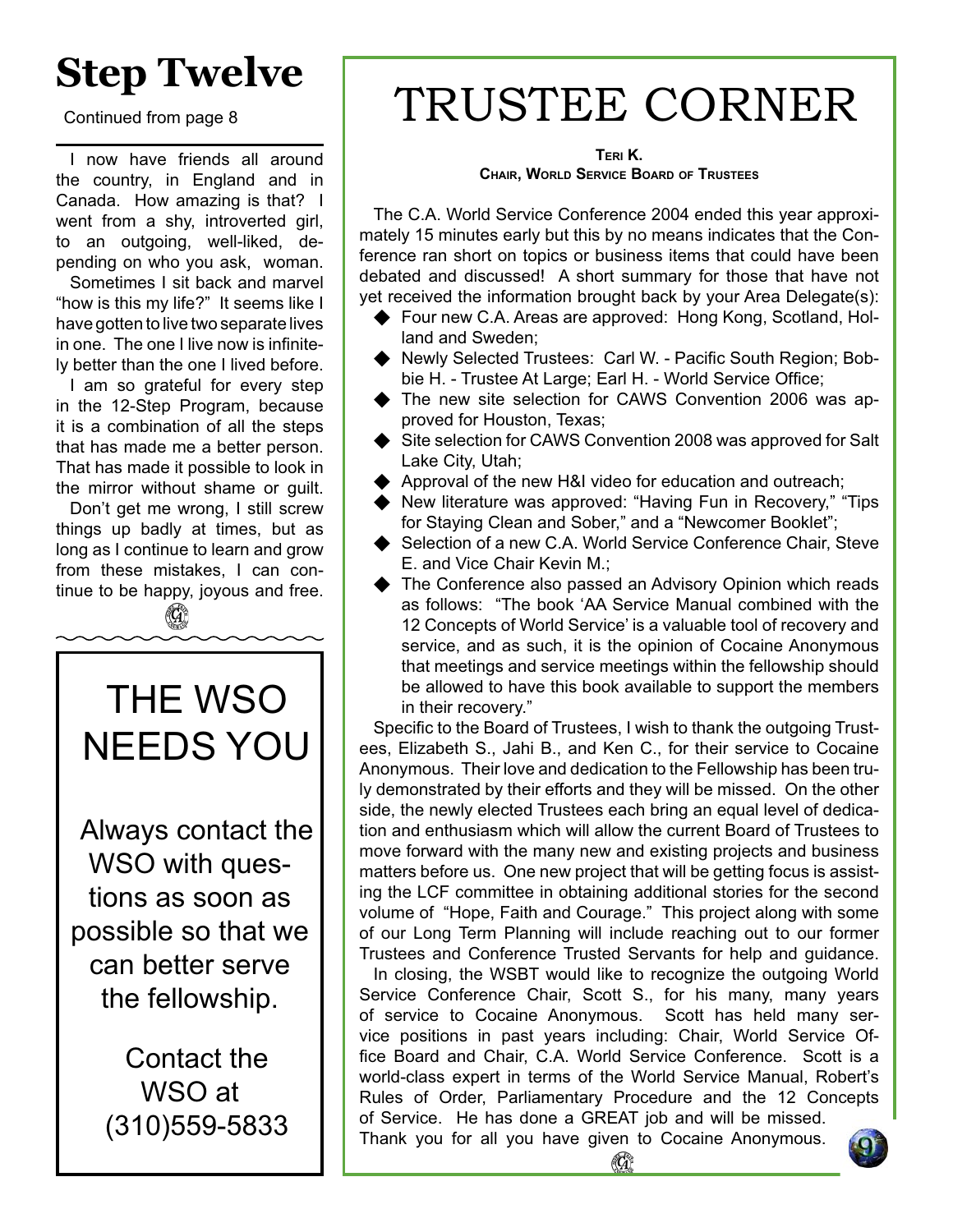# **7th Tradition Donations**

 **July - September 2004**

| <b>State</b>    | <b>Group Name/City</b>                         |    | Amount   |  |
|-----------------|------------------------------------------------|----|----------|--|
| Alabama         |                                                |    |          |  |
|                 | A Day and A Life Group                         | \$ | 100.00   |  |
|                 | Second Freedom Group of CA                     | \$ | 25.00    |  |
| Arizona         |                                                |    |          |  |
|                 | Anonymous- Gilbert                             | \$ | 500.00   |  |
|                 | CA of Arizona                                  | \$ | 385.94   |  |
|                 | Cocanuts - Tucson                              | \$ | 9.00     |  |
|                 | Crack of Dawn - Phoenix                        | \$ | 10.00    |  |
|                 | Saturday Night Live - Tempe                    | \$ | 345.53   |  |
|                 | Sun Valley Intergroup                          | \$ | 300.00   |  |
| <b>Arkansas</b> |                                                |    |          |  |
|                 | Arkansas Area CA                               | \$ | 150.00   |  |
| California      |                                                |    |          |  |
|                 | Anonymous-Los Angeles                          | \$ | 303.00   |  |
|                 | Bagels By the Beach - Malibu                   | \$ | 30.00    |  |
|                 | CA Inland Impire- Riverside                    | \$ | 250.00   |  |
|                 | CA Sonoma County Intergroup                    | \$ | 45.00    |  |
|                 | CALA                                           | \$ | 2,000.00 |  |
|                 | CALA Long Beach/Compton                        | \$ | 1,266.54 |  |
|                 | <b>CALA South Central Distict</b>              | \$ | 1,312.00 |  |
|                 | CALA Westside Hollywood District - Los Angeles | \$ | 1,093.49 |  |
|                 | Campvention 2004                               | \$ | 534.63   |  |
|                 | Central California CA                          | \$ | 103.00   |  |
|                 | Eastside Earlybird Attitude Adj - Long Beach   | \$ | 200.00   |  |
|                 | Grateful In Granada                            | \$ | 102.34   |  |
|                 | La Eleccion Y El Cambio - Los Angeles          | \$ | 20.00    |  |
|                 | Lost & Found - Bakersfield                     | \$ | 25.00    |  |
|                 | Monday Night - La Jolla                        | \$ | 30.00    |  |
|                 | New Life Meeting of CA - Carson                | \$ | 55.00    |  |
|                 | One Step at a Time - Los Angeles               | \$ | 50.00    |  |
|                 | Orange County CA                               | \$ | 700.00   |  |
|                 | San Gabriel - Pomona Valleys CA                | \$ | 378.71   |  |
|                 | South Bay Service District - San Jose          | \$ | 500.00   |  |
|                 | Speak Easy - Los Angeles                       | \$ | 20.00    |  |
|                 | <b>WSOB Meeting - Los Angeles</b>              | \$ | 57.00    |  |
| Connecticut     |                                                |    |          |  |
|                 | CA District 3                                  | \$ | 190.00   |  |
|                 |                                                |    |          |  |

| <b>State</b>         | <b>Group Name/City</b>                | Amount         |  |  |
|----------------------|---------------------------------------|----------------|--|--|
| Colorado             |                                       |                |  |  |
|                      | Anonymous - Pueblo                    | \$<br>10.00    |  |  |
|                      | Coconuts - Denver                     | \$<br>66.44    |  |  |
|                      | Crossroads - Wheatridge               | \$<br>40.00    |  |  |
|                      | <b>Denver District</b>                | \$<br>254.21   |  |  |
|                      | Denver District Meeting               | \$<br>38.25    |  |  |
|                      | Dragon's Den - Denver                 | \$<br>55.00    |  |  |
|                      | Nirvana - Denver                      | \$<br>80.00    |  |  |
|                      | Promises - Denver                     | \$<br>90.00    |  |  |
|                      | Relapse Prevention 101 - Denver       | \$<br>5.00     |  |  |
| Florida              |                                       |                |  |  |
|                      | Straight with no chaser - Ft Myers    | \$<br>20.00    |  |  |
|                      | Dade, Broward, Palm Beach District    | \$<br>22.00    |  |  |
| Georgia              |                                       |                |  |  |
|                      | <b>CA Miracles</b>                    | \$<br>182.61   |  |  |
|                      | Cocanut - Lawrenceville               | \$<br>96.00    |  |  |
|                      | End of the Line - Lilburn             | \$<br>205.30   |  |  |
|                      | Today's Hope - Eastpoint              | \$<br>72.83    |  |  |
|                      | Tucker Turtles - Atlanta              | \$<br>90.00    |  |  |
|                      | Westside CA                           | \$<br>25.00    |  |  |
| Idaho                |                                       |                |  |  |
|                      | Magic Valley CA District Unity Day    | \$<br>200.00   |  |  |
|                      | Needle Points - Twin Falls            | \$<br>9.50     |  |  |
| Illinois             |                                       |                |  |  |
|                      | CA St Matts                           | \$<br>15.00    |  |  |
|                      | Day Time Connection                   | \$<br>35.00    |  |  |
|                      | Hope, Faith & Courage - Normal        | \$<br>25.00    |  |  |
|                      | Forever Free - Bloomington            | \$<br>10.00    |  |  |
|                      | Illinois Area                         | \$<br>1,558.91 |  |  |
|                      | Northwest Suburban District           | \$<br>1,409.77 |  |  |
|                      | South & West District                 | \$<br>400.66   |  |  |
| Indiana              |                                       |                |  |  |
|                      | Ft. Wayne H&I                         | \$<br>142.50   |  |  |
|                      | Ft. Wayne CA                          | \$<br>270.00   |  |  |
| lowa                 |                                       |                |  |  |
|                      | C.A. District 1 - Des Moines          | \$<br>50.00    |  |  |
| Kansas               |                                       |                |  |  |
|                      | Kansas City District PI - Kansas City | \$<br>1.50     |  |  |
| Louisiana            |                                       |                |  |  |
|                      |                                       | \$             |  |  |
|                      | <b>BRDCA - Baton Rouge Distict</b>    | 139.68         |  |  |
| <b>Massachusetts</b> |                                       |                |  |  |
|                      | CAMI - Massachusetts Area CA          | \$<br>75.00    |  |  |

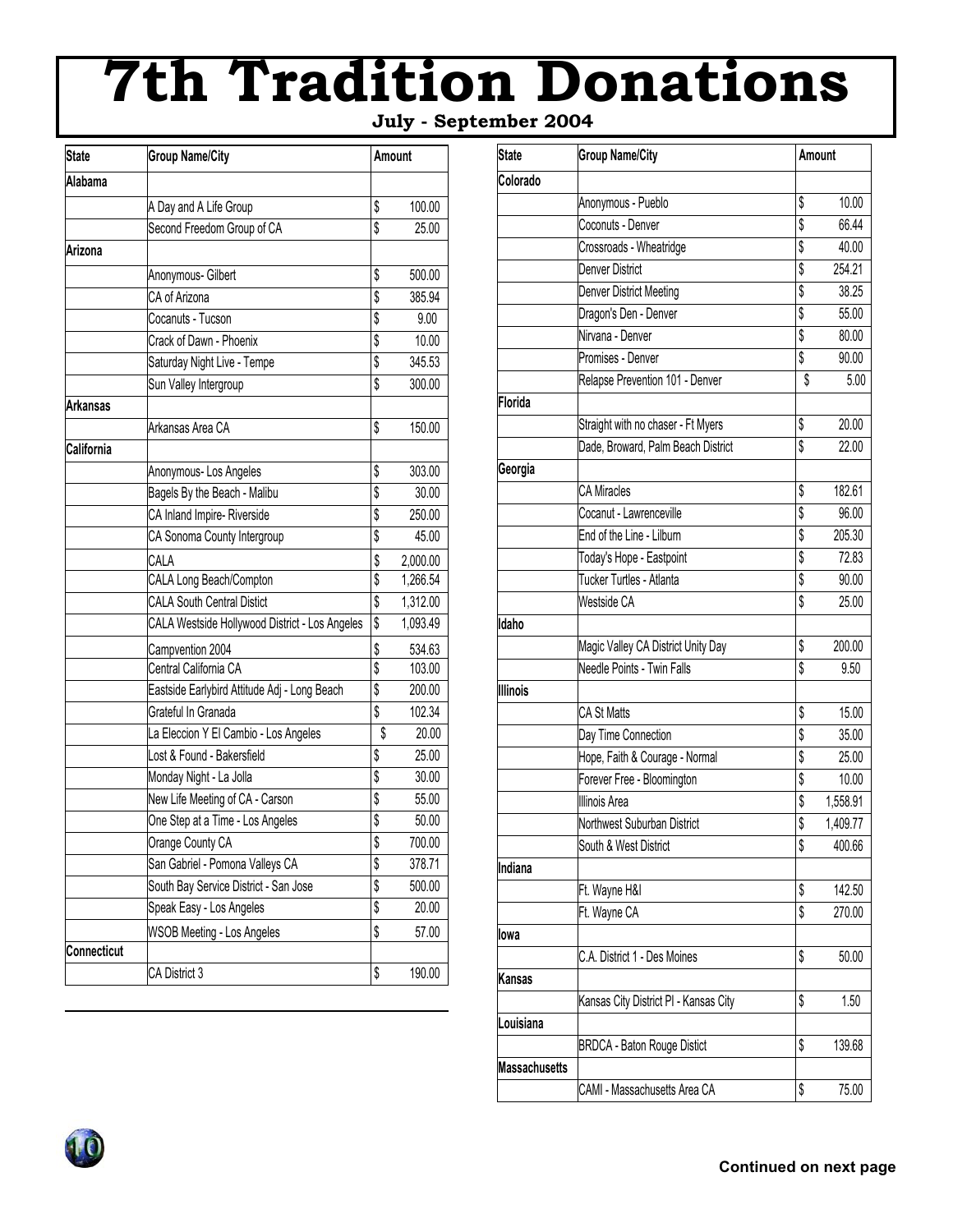### **7th Tradition Donations July - September 2004**

| <b>State</b>    | <b>Group Name/City</b>                     |    | Amount   |  |
|-----------------|--------------------------------------------|----|----------|--|
| Michigan        |                                            |    |          |  |
|                 | Central Michigan Area CA                   | \$ | 20.00    |  |
|                 | Lansing District CA                        | \$ | 20.00    |  |
| Minnesota       |                                            |    |          |  |
|                 | C.A. Of Minnesota                          | \$ | 60.00    |  |
| Missouri        |                                            |    |          |  |
|                 | Into the Light - St Charles                | \$ | 19.50    |  |
|                 | St. Louis District                         | \$ | 58.35    |  |
|                 | <b>Mens Meeting</b>                        | \$ | 39.00    |  |
|                 | Working with Others - Kansas City          | \$ | 60.00    |  |
| Nebraska        |                                            |    |          |  |
|                 | CA of Nebraska - Omaha                     | \$ | 299.55   |  |
| New York        |                                            |    |          |  |
|                 | Last Straw Meeting - Queens                | \$ | 48.00    |  |
|                 | Return to Life - Queens, Flushing          | \$ | 20.00    |  |
|                 | Sober Toast                                | \$ | 60.00    |  |
|                 | Wed. Night Church in the Garden - Queens   | \$ | 15.00    |  |
| Ohio            |                                            |    |          |  |
|                 | Monday Night Living Sober - Toledo         | \$ | 50.00    |  |
|                 | Columbus District of CA                    | \$ | 46.60    |  |
| <b>Oklahoma</b> |                                            |    |          |  |
|                 | End of the Line - Tulsa                    | \$ | 41.10    |  |
|                 | Oklahoma Southern District - Oklahoma City | \$ | 500.00   |  |
| Pennsylvania    |                                            |    |          |  |
|                 | Common Solution Group - Camp Hill          | \$ | 75.00    |  |
|                 | Moon Friday Night                          | \$ | 30.00    |  |
| Texas           |                                            |    |          |  |
|                 | Anonymous - Austin                         | \$ | 100.00   |  |
|                 | Big Time CA Mtgs. Of Uvald                 | \$ | 4.50     |  |
|                 | Step Sisters - Austin                      | \$ | 100.00   |  |
|                 | Texas Area Service Committee               | \$ | 1,853.00 |  |
|                 | Texas Valley Area                          | \$ | 520.00   |  |
| Utah            |                                            |    |          |  |
|                 | Speedbumps                                 | \$ | 19.05    |  |
| Washington      |                                            |    |          |  |
|                 | WA State District 3                        | \$ | 150.00   |  |
| Wisconsin       |                                            |    |          |  |
|                 | First Things First - Milwaukee             | \$ | 34.90    |  |
|                 | Razors Edge - Big Bend                     | \$ | 141.00   |  |
|                 | Sunday Night Strength CA - Milwaukee       | \$ | 315.00   |  |

| <b>State</b>          | <b>Group Name/City</b>     | Amount          |  |
|-----------------------|----------------------------|-----------------|--|
| International         |                            |                 |  |
| Canada                |                            |                 |  |
|                       | Southern Ontario Area      | \$<br>500.00    |  |
|                       |                            |                 |  |
| <b>United Kingdom</b> |                            | \$<br>1,000.00  |  |
|                       | CA UK                      | \$<br>1,000.00  |  |
|                       |                            |                 |  |
| <b>Birthday</b>       | Come Alive - Torrance      | \$<br>195.00    |  |
|                       |                            |                 |  |
| Regional              |                            |                 |  |
|                       | <b>SWR Regional Caucus</b> | \$<br>13.00     |  |
|                       |                            |                 |  |
| <b>WCP</b>            | World Contribution Program | \$<br>828.00    |  |
|                       |                            |                 |  |
| Total                 |                            | \$<br>24,071.89 |  |

Corrections:

In the previous issue of the NewsGram we inadvertantly placed the KC District, \$29 and Working With Others - Kansas City, \$40 in the Kansas Area. Both are in the Missouri Area.

We apologize for any inconvenience this may have caused.

Thank you,

NewsGram staff

If you find other errors in this financial report please contact the NewsGram staff at: newsgram@ca.org.